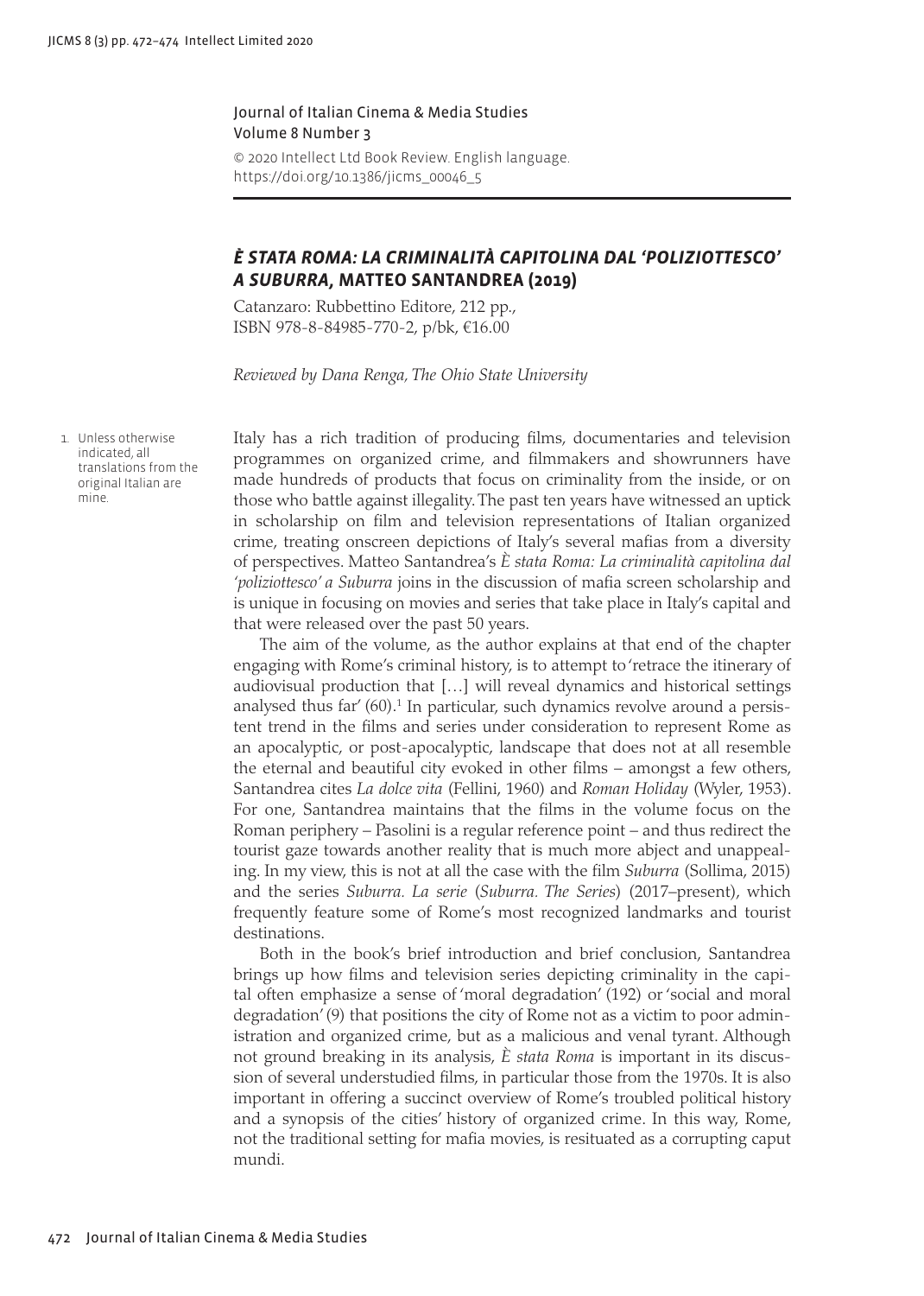The book is divided into four chapters, each including two to three subsections, which are preceded by a short introduction (four pages) and followed by a brief conclusion (three pages). The first chapter sets up the historical and political framework of the analysis and establishes 'a genesis of a violent Rome' that finds its brutal roots in its foundation, a legacy of violence that continues as a 'natural consequence of the disastrous conditions of extreme poverty' (16). This abjection is experienced by the vast majority of the population and is juxtaposed with the ostentatious status of the clergy and the nobility (such a narrative of disequilibrium rings true, for example, in the *Suburra* novel, film and series). The second chapter has a focus on films released during the 1970s, a decade that the author categorizes as 'the most intense and articulate of the second half of the twentieth century' (61). Relying on scholarship by Christian Uva and Alan O'Leary, amongst others, this section looks at several crime films and instant movies that engage with the events of the *anni di piombo* and that might act as a mirror to project the local or regional fears and anxieties to national audiences. As Santandrea claims, the clamorous events of the 1970s make good subject matter for the many instant movies and political films of the period, many of which take as their backdrop the city of Rome.

In the subsequent chapter, the author first looks towards films and series produced during the1980s and 1990s, a period (at least the 1980s) that the author claims is not capable of narrating the tumultuous events from the 1970s, and as a result, and in line with other critics, the author infers that films released during the period are considered of lesser value to a more engaged cinema of the decade prior. The 1980s also witnessed the coming-of-age of the Rome-based crime criminal organization, the Banda della Magliana, and the second half of this chapter treats the film and series *Romanzo criminale* (Placido, 2005; Sollima, 2008, 2010). As Santandrea explains, both series and film are marked by a sense of nostalgia for the 1970s, a melancholic drive coupled with a narrative structure that prompts viewers to root for criminal antiheroes. The author cites various scholars who have written on the film and series, but overlooks Catherine O'Rawe's seminal *Stars and Masculinities in Contemporary Italian Cinema* (Palgrave Macmillan, 2014) on the film and series, whose writings on retro masculinity, nostalgia and male bonding would have been useful to the overall discussion of the film and the series' address.

The title of the final chapter 'Rome will fall' evokes themes of decay and degradation running thought the films treated throughout the book. This section treats some more recent productions, in particular the film and series *Suburra* and *Dogman* (Garrone, 2018) and *Lo chiamavano Jeeg Robot* (*They Call Me Jeeg*) (Mainetti, 2015). As with other discussions in the book, here the emphasis is on Rome's defunct status as a criminal metropolis where '"heroes" don't seem to exist' (164). Santandrea's discussion of a fallen Rome, and absent heroes, is most apt with regard to the analysis of *Dogman*, which, it should be pointed out, does not take place in Rome. However, the author's claim regarding a difficulty to identify even a 'weak […] ethical code' in *Suburra* (it is unclear whether the reference is to film or series) is arguable given the complex relationships that various protagonists in the series forge with friends, family and frenemies, as many of these relationships have at their foundation ethical codes.

The volume closes by again elaborating upon the central claims regarding what emerges in the texts under discussion is a, '[c]apital that is devastated on human, ethical, and environmental levels, and which has arrived at a complete, and most likely unsolvable, crisis' (193). Lacking in the volume is